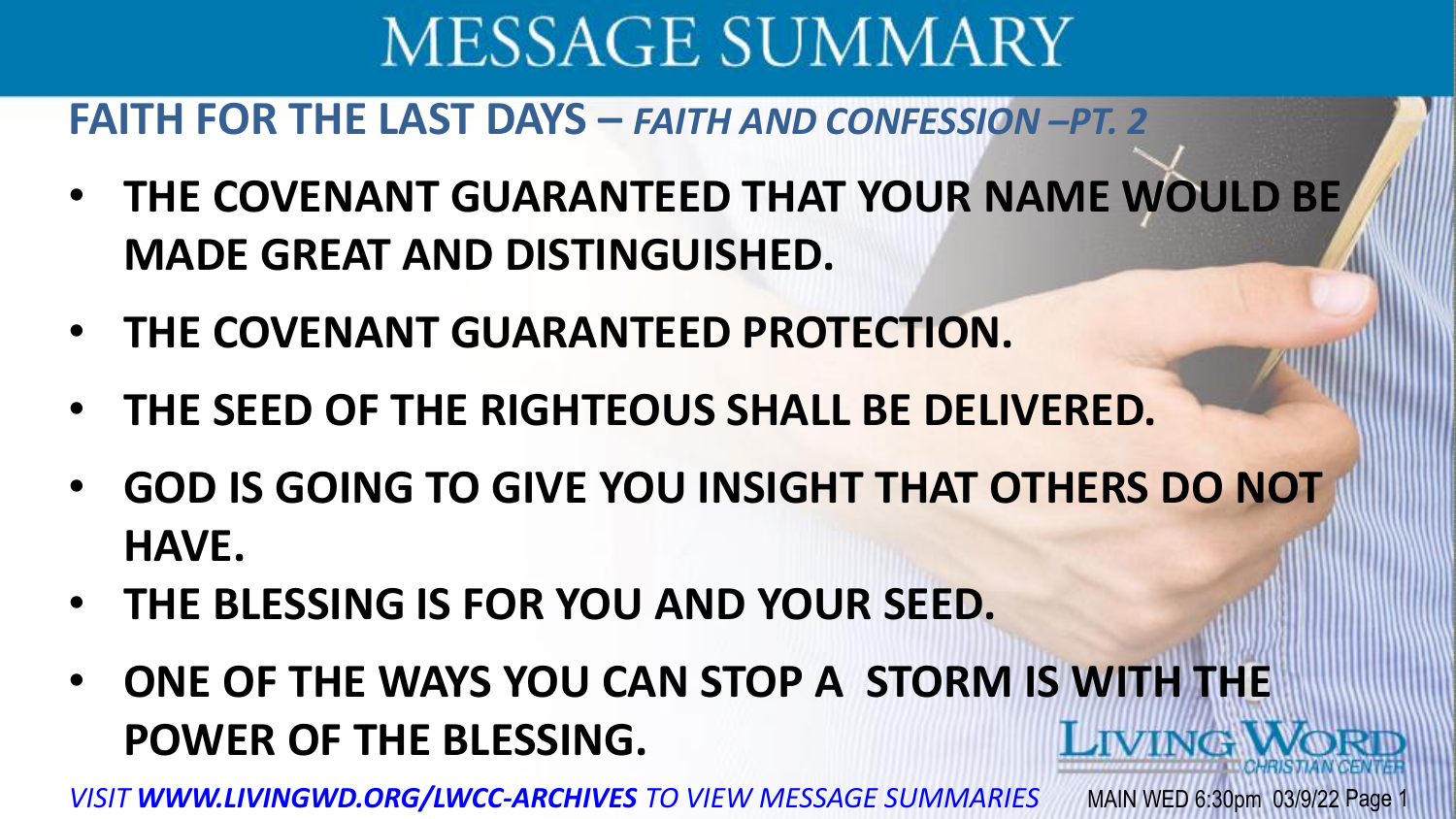**FAITH FOR THE LAST DAYS –** *FAITH AND CONFESSION –PT. 2*

- **IN PERILOUS TIMES THE ONLY WAY YOU ARE GOING TO STOP A STORM IS YOUR FAITH.**
- **GOD'S WORDS ARE THE MOST POWERFUL THING THAT EXISTS, PERIOD. NOT MONEY. GOD'S WORD WILL GOVERN MONEY.**
- **DON'T TRY TO USE LOGIC WITH GOD'S WORD.**
- **IF YOU HAVE FAITH. THE BLESSING WILL ALWAYS TAKE CARE OF YOU.**
- **THE COVENANT THAT YOU ARE UNDER SAYS THAT GOD WILL BE YOUR GOD. HE WILL ALWAYS DELIVER YOUR SEED.**

*VISIT WWW.LIVINGWD.ORG/LWCC-ARCHIVES TO VIEW MESSAGE SUMMARIES* MAIN WED 6:30pm 03/9/22 Page 2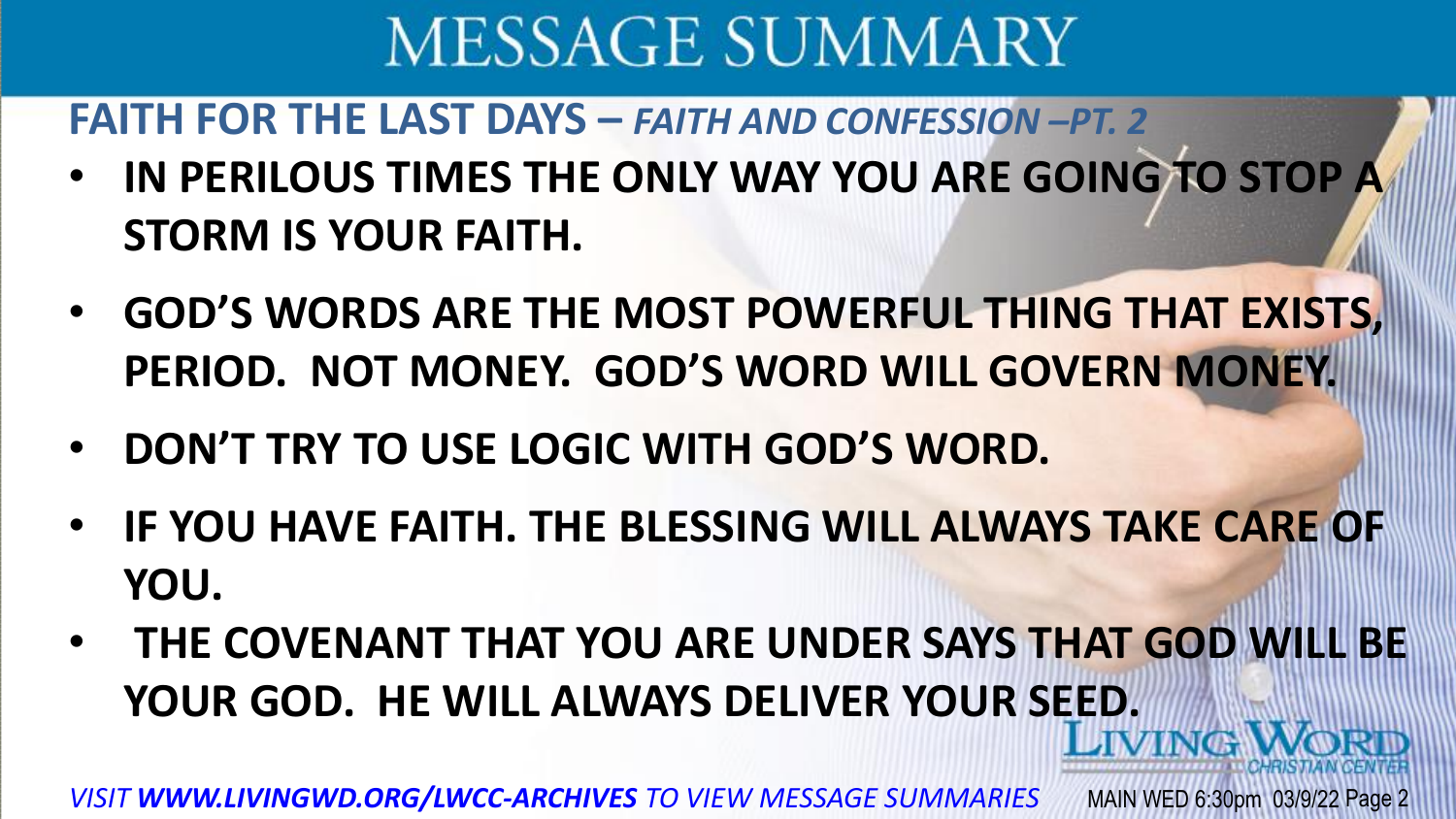**FAITH FOR THE LAST DAYS –** *FAITH AND CONFESSION –PT. 2*

- **SATAN'S PRESSURE IS TO GET YOU TO CONFESS YOUR CIRCUMSTANCES; RATHER THAN TO TELL THE TRUTH.**
- **WHEN YOU SAY WHAT GOD SAYS AND BELIEVE IT, YOU WILL HAVE WHAT YOU SAY.**

LIVING

- **THE WORD AND GOD CANNOT BE SEPARATED.**
- **THE COVENANT GUARANTEES YOUR SAFETY.**
- **CONFESSION IS A SPIRITUAL LAW.**
- **EVERY SEED PRODUCES AFTER IT'S OWN KIND.**

*VISIT WWW.LIVINGWD.ORG/LWCC-ARCHIVES TO VIEW MESSAGE SUMMARIES* MAIN WED 6:30pm 03/9/22 Page 3